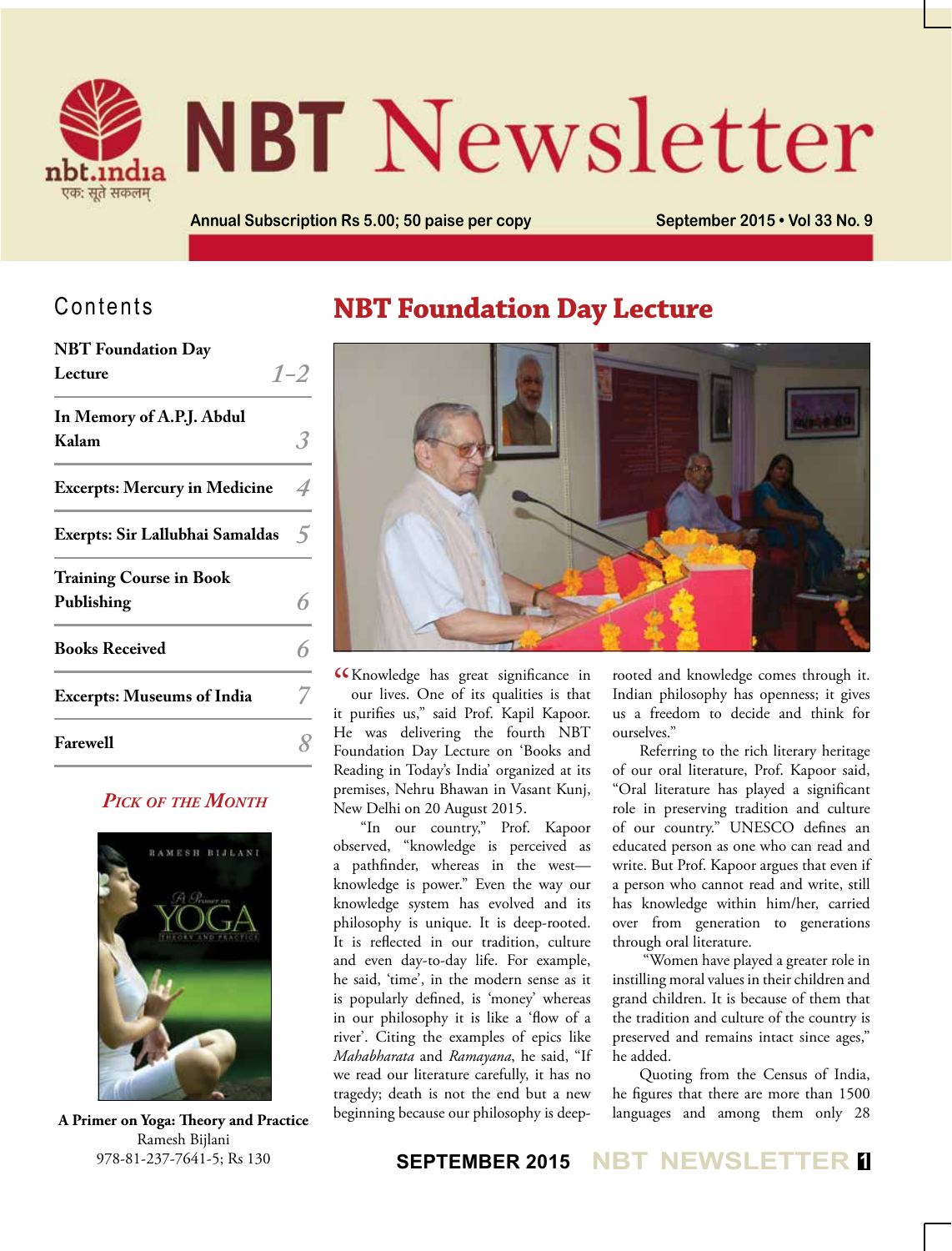

languages are scripted. He said that the western countries have the tradition of passing knowledge through scripted words but in our country, the knowledge is passed on through oral tradition. According to him, "Each and every language carries with it a rich repertoire of literature and the knowledge that comes with it,

which is passed on through oral tradition in the form of songs, storytelling, plays etc. Nowadays, languages are being converted into scripts. We are overlooking the fact that most of the literature available in oral form gives us a certain freedom of expression to adapt it according to the times, and thus, widen our sphere of knowledge. But in scripting these narratives, we are freezing the text and limiting the knowledge in written words. There is a need to

disseminate the knowledge and literature that these languages provide through various mediums especially audio books."

Speaking on the significance of books, he said that "We value books through their cost and their outer appearance like the jacket covers, reviews etc. The book, which is easy to comprehend and gives concrete information, is a valuable book." He added that the advent of computers and the English language, in a way, has resulted in the decline of the reading habit of the people.

He also emphasized on the need to preserve our manuscripts belonging to the past. He lamented the fact they are not preserved properly and are neglected even in libraries and the museums.

Shri Baldeo Bhai Sharma, Chairman,



NBT in his presidential remarks observed that knowledge empowers us and gives a meaning to our lives. He also felt that there is a need to preserve the literature of India. He added that National Book Trust, India would continue with its efforts to promote books and reading amongst the people in the country.



Earlier, Dr Rita Chowdhury, Director, NBT welcomed the guests present on the occasion. She said, "Books and reading have been an integral part of NBT's history. In fact, it is its mandate: promotion of books and reading. A vision of the institution's founding fathers to foster a climate for love of books and to encourage reading. Twin necessities that put a young nation on the path of progress and development. But much has changed in the five decades that have followed."

On this occasion, the employees of the Trust who completed 25 years of their service were also felicitated including Shri Debabarata Sarkar, Dy. Director (Art); Ms Neera Jain, Editor; Shri M L Bhatia, Asst. Editor; Shri Jasrath Singh, Assistant; Shri Kuldev Singh, UDC; Shri Manik R Patil,



UDC (WRO), Mumbai; Shri Sukhbir, UDC; Ms Sandhya D Shukla, Jr. Steno (WRO); Ms Reena Vijay Kumar, Jr. Steno (SRO); Ms Dharitry Mishra, Jr. Steno (ERO); Shri Ishwar Singh, Peon; Shri Baljeet Singh, Peon (retired on 31 July 2015); andShri Surinder Singh, Cleaner.

This is the fourth in the series of

NBT Foundation Day Lectures. This annual lecture series was initiated in the year 2012. The lecture series aims to bring about the importance of books and reading in today's context and bring in critical thinking by inviting eminent personality from among women and men of letters, scholars, intellectuals and others who have made significant contributions to the world of publishing.

Prof. Kapil Kapoor is one of India's renowned Sanskrit scholars and linguist. He was the Rector (Pro-Vice-Chancellor), Jawaharlal Nehru University, New Delhi. He worked in various capacities at JNU as Dean of the School of Language, Literature and Cultural Studies; Professor of English, Centre for Linguistics and English; and Concurrent Professor, Centre for Sanskrit Studies. He was also the Visiting Professor at the Irish Academy of Cultural Heritages, University of Ulster, UK. Currently, Prof. Kapil Kapoor is the Chancellor, Mahatma Gandhi International Hindi University, Wardha and Chairman, MHRD Expert Committee on Language for Comprehensive Language Policy.

#### **<sup>2</sup> NBT NEWSLETTER SEPTEMBER 2015**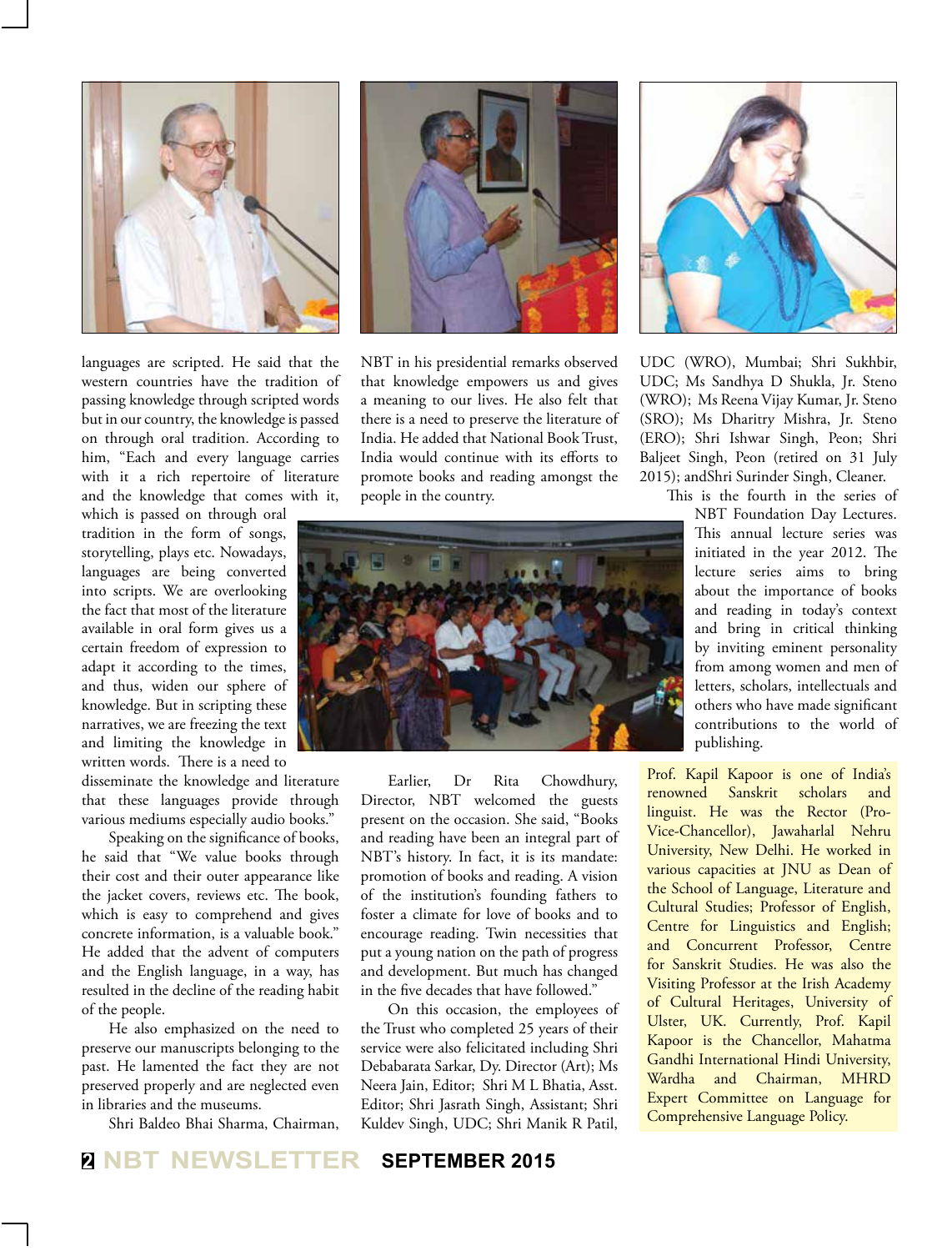## **In Memory of APJ Abdul Kalam**

On 27 July 2015, Dr APJ Abdul Kalam, former President of India also known as the People's President, passed away. Dr Kalam had been an inspiration to the people of India especially young generation. He encouraged people to read books and advocated the importance of education.

National Book Trust, India was fortunate to have had Kalam at many of its book and reading related programmes. A writer, poet and voracious reader himself, he was a regular visitor to every edition of the New Delhi World Book Fair. Kalam was the first guest speaker in the series of the motivational lectures organised during the New Delhi World Book Fair.

In the interactive session on 'Books, Reading and their Influence on My Life' held at New Delhi World Book Fair on 3 March 2012, Kalam motivated a large audience of students and readers to make reading a part of life. In the memory of APJ Abdul Kalam, we present the excerpts of his lecture.

\* \* \*

 $\epsilon$  (Books are great companions —<br>intellectual and beautiful. I often come intellectual and beautiful. I often come to World Book Fair to select some good books", said Dr APJ Abdul Kalam.

Talking about the books that influenced him most, he mentioned *Thirukural* by Thiruvalluvar, Jalaluddin Rumi's poem *Want to Fly*, the *Code Named God* by Dr Mani Bhaumick, *Light from Many Lamps* by Lillian Eichler Watson and his latest read *The Grand Pursuit* by Sylvia Nasar among many others.



Kalam read out a few lines from *Want to Fly*. He made the entire audience to repeat after him the lines. Kalam made the young and the old to take an oath of starting a library in their homes even if they start with twenty books in the beginning. "Dedicate at least one hour per day to reading", he advised the young audience. At the same time he told the parents that reading habit begins from home so the parents need to read as well.

Exhorting the young towards the habit of reading Kalam observed that dedication and determination towards reading makes gaining knowledge and whatever you want quite possible. "Great books ignite imagination, imagination leads to creativity, creativity to knowledge and knowledge is what makes us great!"

In the interactions that followed, curious young children had loads of questions for Kalam which he answered patiently. Replying to one of the queries, Kalam said, "E-books can never replace real books".

Earlier, in her welcome address, Ms Vibha Puri Das, Secretary, Ministry of HRD said, "Dr Kalam is a person who has fired the imagination of the nation. One gets ignited and empowered through his talk". She was positive that "we would become a much more reading and learning society after we listen to Dr Kalam".

Delivering a vote of thanks, Dr M.A. Sikandar thanked Dr Kalam for having spared time to share his reading experiences and encouraging all to develop a reading habit.

#### **A True Inspiring Story**

Referring to the joys of reading, Dr Kalam narrated a true story of his driver who had the inclination to read. Kalam helped him to study further and from passing his class 10 to attaining his PhD. Kalam said he was one day pleasantly surprised to find him as a professor at a university. "When he can do it so can you", said Kalam emphasizing on what dedication and determination can lead to.





**SEPTEMBER 2015 NBT NEWSLETTER <sup>3</sup>**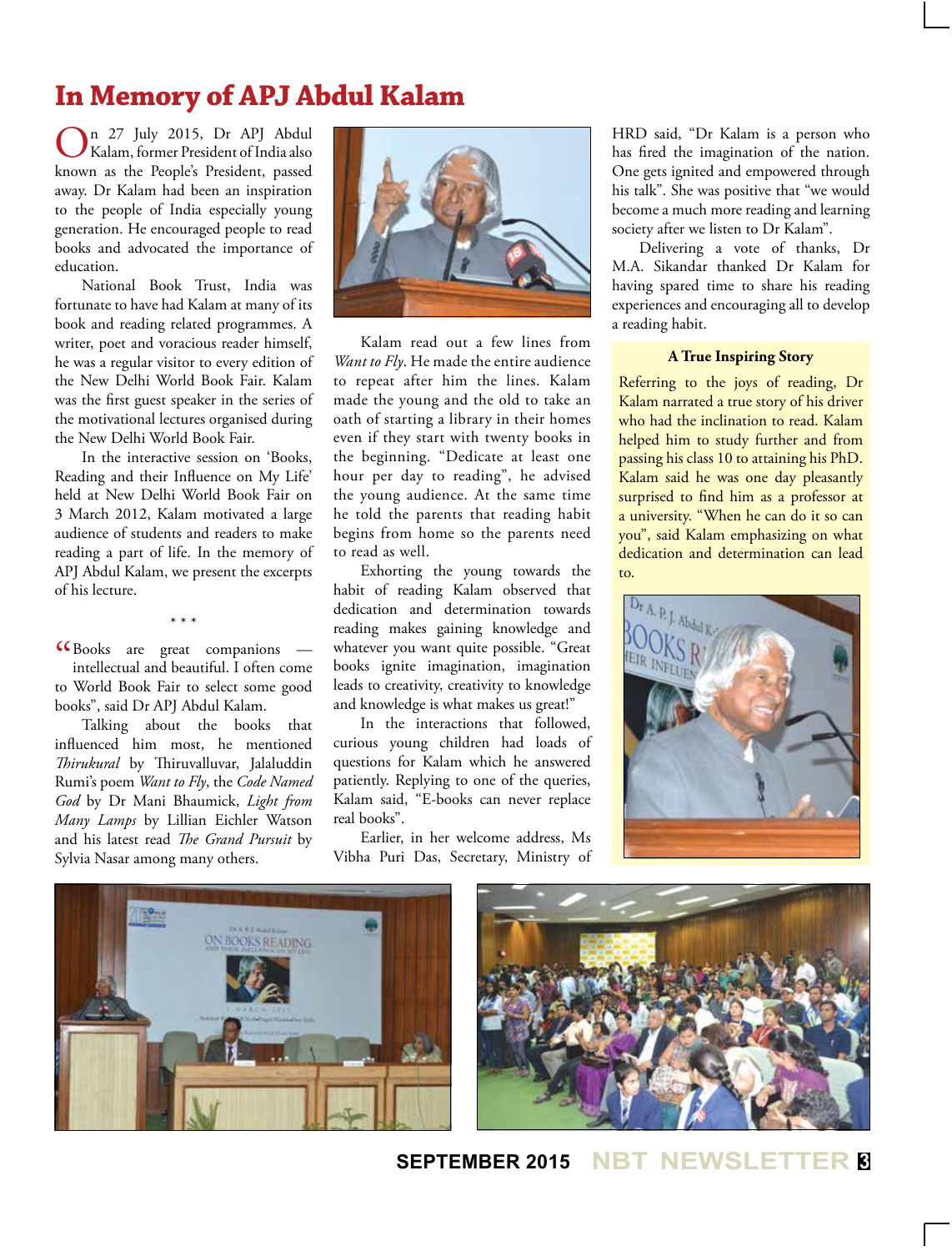## **Excerpts: Mercury in Medicine**

NBT is bringing out a publication titled *Mercury in Medicine* written by Abhijit Kulkarni. Herein we reproduce an excerpt from the chapter 'History of Mercury in Healthcare'.

The use of Mercury in medicine goes back several centuries and spans several continents, civilisations and eras. Mercury has been used in medicine across the globe. Mercurous chloride, also known as 'calomel' has traditionally been used as a diuretic, topical disinfectant and also as a laxative. Mercuric chloride also termed as 'corrosive sublimate', along with other Mercury containing preparations, was once used to treat syphilis. It was also used as a disinfectant. Another reference to the prescription use of Mercury, throughout the nineteenth century, was 'blue mass', in the form of a pill or syrup, which contained Mercury as its main ingredient. Its indications reportedly included conditions as diverse as constipation, depression, gynaecological conditions and dental ailments. In the early 20th century, Mercury was even administered to children on a yearly basis, as laxative and de-wormer. Its use was not restricted even in infants, where it was used in powders used to alleviate their teething troubles.

In ancient India and China, Mercury was generally thought to maintain good health, in addition to possessing other healing powers. These included the power to heal fractures and increasing longetivity. A rather high ranking victim of these Mercury myths is reported to be the first Chinese emperor, Qin Shi Huang Qi, who is said to have been driven mad and subsequently killed by the Mercury pills intended to give him eternal life. The ancient Greeks used Mercury ointments and the Romans used it in cosmetics. The use of Mercury in cosmetics continues in different parts of the world, till today, albeit with concerns being raised regarding its safety.

The ancient Indian and Chinese civilizations have a history of extracting Mercury from its natural form, and using it for medicinal purposes. Spanish civilisations too have been using Mercury in healthcare. Traditional healing methods



*Mercury was an ingredient in popular remedies, from purgatives to infants' teething powder, in early 20th century.*

in South America still comprise the use of Mercury in various forms, though this is a cause of concern for governments in these countries. There is extensive mention of the various Mercury preparations for various illnesses, in the Ayurveda and Siddha medicinal literature. The term 'ras' in Ayurvedic texts refers to Mercury and spans several preparations from Mercury. In allopathy too, its use for treating skin ailments, in treatment of syphilis etc. was prevalent until the very recent past.

Its other well known uses have included its use in Mercury containing medical equipment like thermometers, sphygmomanometers, oesophageal tubes, and other gadgets like hospital wall switches and thermostats. Several critical hospital equipments were powered by Mercury containing batteries. It has been used in dentistry since the last over 100 years.

The healthcare applications of Mercury in medicine have been immensely useful and historically have proved to be extremely cost-effective. Another common feature of almost all these applications, at some point in their

**<sup>4</sup> NBT NEWSLETTER SEPTEMBER 2015**

history, is controversy regarding their safety. The controversy lately is on how soon Mercury should be phased out from these healthcare applications, without affecting community health and clinical outcomes. There are several arguments and historical debates which support this view. Mercury has therefore always been considered as a double-edged sword, and efforts needed to make its use safer, and replace it with safer alternatives, have always been recognised. In perspective, we are now trying to distance ourselves from a once close ally, whom we have recognised as dangerous long ago, but considered indispensable. Fortunately, with great strides in technology and material science research, this indispensability is under serious attack.

Thiomersal, a Mercury derivative, has been used in the manufacture of certain vaccines and other medical products since the 1930s. Concern about its use in this manner emerged after concern was expressed in the United States in 1999. There was genuine concern that the cumulative effect of the Mercury exposure in infants due to the immunization schedule set by the government, may potentially exceed the threshold for exposure to methylmercury. It was later clarified that thiomersal, the preservative in such vaccines, contained ethyl Mercury and not methylmercury.

To address these genuine and potentially grave concerns, the World Health Organisation set up the Global Advisory Committee on Vaccine Safety (GACVS), who first assessed the issue in August 2000. This Committee derives advice from its members who are world experts in the fields of epidemiology, paediatrics, internal medicine, pharmacology and toxicology, infectious diseases, public health, immunology and autoimmunity, drug regulation, and safety. Considerable research has followed and policies have accordingly been formulated. The committee recommends continuation of the current WHO global vaccination policy. However it recommends encouragement of further research on the matter.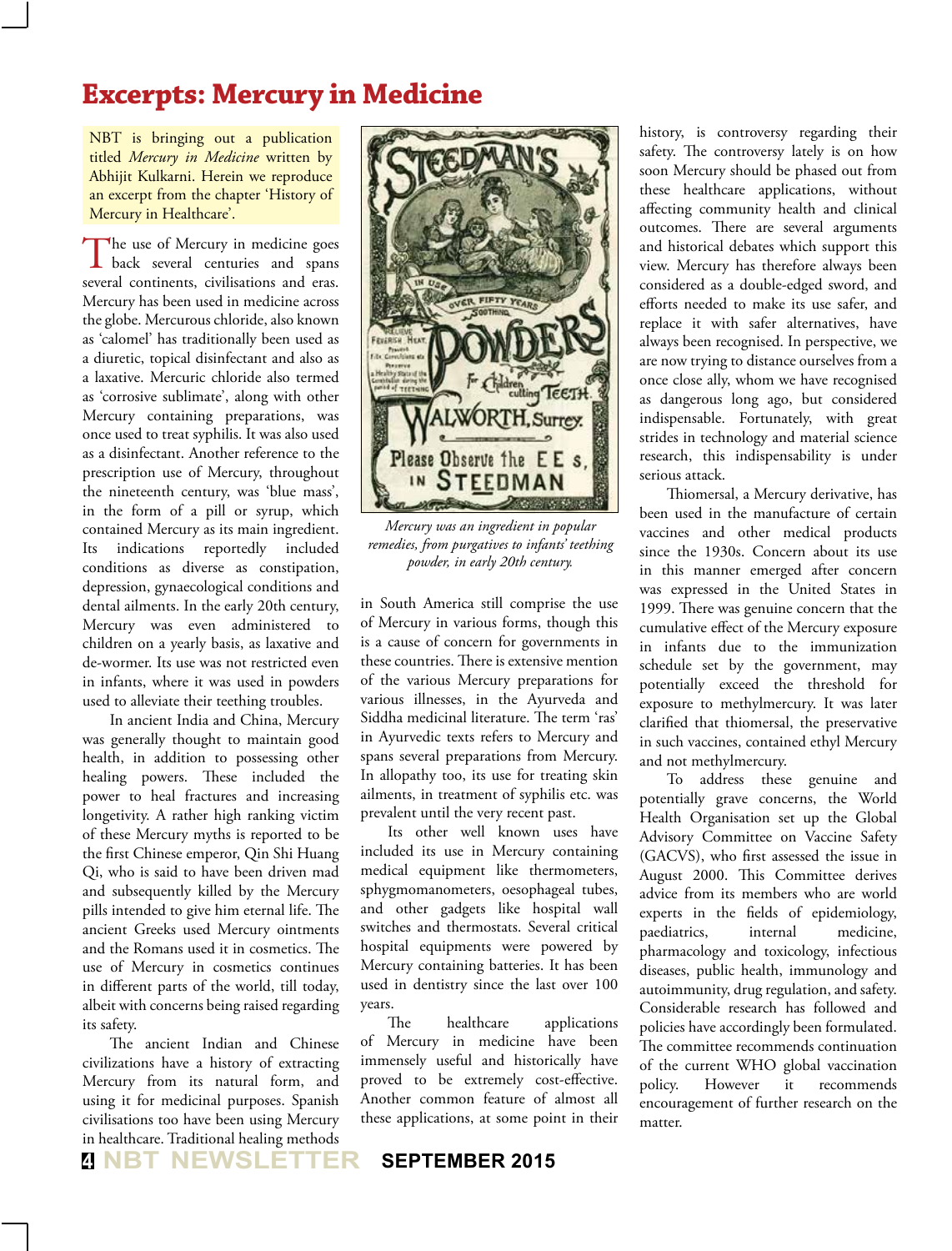## **Excerpts: Sir Lallubhai Samaldas**

NBT is bringing out a publication titled Sir Lallubhai Samaldas written by Aparna Basu. Herein we reproduce an excerpt from the chapter 'Introduction'.

Lallubhai Samaldas represented a kind of person rare in our public life today. 2013 was his 150th birth anniversary. Only two of his grandchildren, Nikhil and I are left by now, and so we felt that we should try and capture the fading personal memories that no one else could provide. Not only his great-grand children and their children, scattered all over the globe, should know something about their roots and heritage and his contribution to public life but so should a wider public. So here is our combined effort—I have written the text, while Nikhil has provided all the relevant photographs.

Lallubhai, whose original name was Tribhuvandas, was born in the princely state of Bhavnagar on 14 October 1863. He belonged to the Nagar Brahmin caste that held a leading place in Gujarat in the world of learning, politics and administration. His family had served as Dewans (prime ministers) to the Bhavnagar state for four generations and was largely responsible for the rise and growth of the state.

He began the first half of his life, as an officer of the Bhavnagar state specializing in administration for famine relief, revenue, railway, and education. He was compelled to resign in 1899 due to some differences with the Maharaja of Bhavnagar. Indian princely states were, in those days, hotbeds of intrigues and one required great political skill to survive. At the time he felt that his world had collapsed, as he had never dreamt of leaving Bhavnagar, or of a career outside state service. But in the long run, this was a fortuitous decision as Bombay, which was then the commercial and political hub of western India, opened up a whole new world for him. …

When he moved to Bombay, Lallubhai was young and full of ideas. He initially toyed with the idea of joining politics and went to meet Pherozeshah Mehta. At the time a controversy was raging over the Land Revenue Amendment Bill, the opposition being led by Pherozeshah Mehta. Lallubhai having worked in the field of land revenue administration in Bhavnagar, knew the implications of the Bill and so he did not go along with Sir Pherozeshah. His brilliant note on the Bill, upset Pherozeshah and his followers, but established Lallubhai's reputation in Bombay as an expert in revenue administration.

Lallubhai was interested in the cooperative movement and became a pioneer in this field. Together with Sir Vitthaldas Thackersey, he set up the Bombay State Co-operative Bank and the Land Mortgage Bank of which he later became chairman. He was also the chairman of the Bombay State Co-operative Institute.

Lallubhai wanted industries and financial institutions to be owned and operated by Indians. He had a distinct vision of India's commercial, industrial as well as financial development. He thus began to take keen interest in varied activities of Bombay and immersed himself in them fully.

British banks, in those days, made it difficult for Indian entrepreneurs to get loans for their ventures. Lallubhai, realizing this constraint, decided to start an Indian bank. A group of Hindu, Parsi, Muslim, Jewish and Christian businessmen now got together and founded the Bank of India in 1906. Lallubhai was on its first Board of Directors. He then helped in drawing up the scheme for the Bank of Baroda of which he later became chairman. He was consulted also by the Mysore state for the founding of the Indian Bank of Madras.

Insurance was yet another sector under the exclusive control of Europeans. So, Lallubhai started the Swadeshi Life Assurance Corporation, later named the Bombay Life Assurance Company and became its founder director.

Lallubhai was also instrumental in beginning such new enterprises as the first Indian cement company at Porbandar (1913), Bhavnagar Electric Supply Corporation (still working today), and the first Indian sugar factory at Baramati. He held high positions, such as directorships of several companies (totalling more than 25), like Martin Burn's Light Railway

in Assam and Bihar, Tata Iron and Steel Co. at Jamshedpur, Tata Hydro-electric Supply Company, and the Tata textile mill situated at Ahmedabad. He was closely associated with the Indian Merchants Chamber founded in 1907. Thus within seven years of coming to Bombay, he had become a well known figure in the city's commercial and financial circles.

Lallubhai, together with Narottam Morarji, Walchand Hirachand and Kilachand Devchand, was one of the founders of the Scindia Steam Navigation Company, the first Indian shipping company, established in 1919.

He was a member of the Indian Mercantile Marine Committee which recommended the setting up of Dufferin, the first Merchant Navy Training Ship for Indians. In 1926, Lallubhai travelled to England in order to purchase ships on behalf of Scindia Steam Navigation Company, and at this time he was knighted in Buckingham Palace by Emperor George V.

Lallubhai took an interest in politics as well. A liberal, and a 'moderate', he was a follower of his friend Gopal Krishna Gokhale. Narayan Desai in his speech on Lallubhai (Appendix III) spoke of two aspects of a revolution, 'razing to the ground' and 'raising from the ground' i.e. destroying an old order and building a new order. Gandhiji represented both in as much as he wanted the end of British rule but he was clear as to what he wanted to replace it with. Lallubhai was more concerned with the second. He had a vision of India's growth and development. He wanted India to be a free country but believed that the way was through constitutional means not non co-operation. He, therefore, accepted the membership of the Bombay Legislative Council as well as of the Imperial Legislative Council.

Lallubhai's interests were not confined to business, industry and politics. He was associated in one way or other with almost all the social and educational organizations in Bombay in his time. He had an excellent library and read fiction, plays, poetry as well as books on philosophy, sociology and astronomy.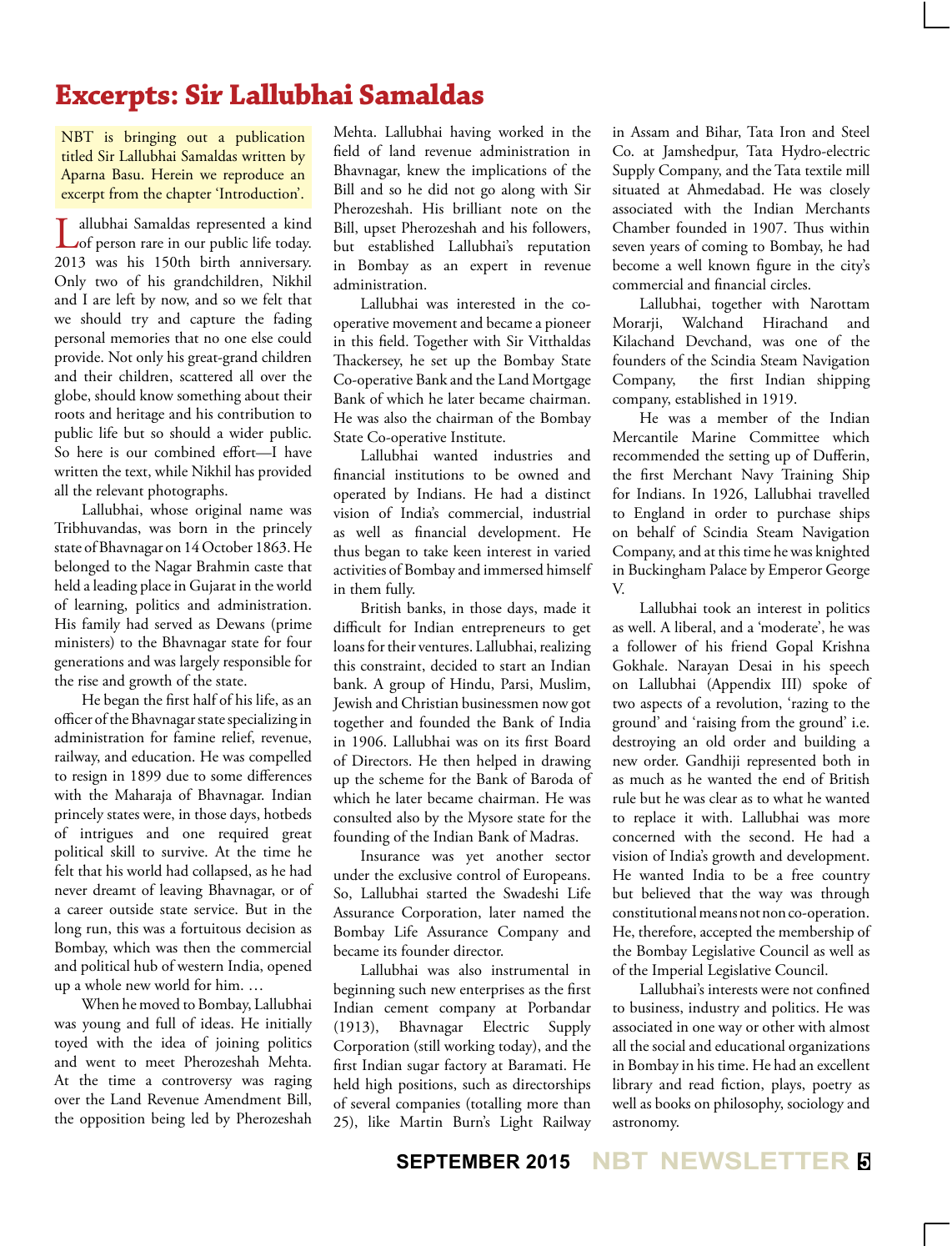## **Training Course in Book Publishing**

A week-long training course<br>
in book publishing was<br>
in the distribution of the distribution of the distribution of the distribution of the distribution of the distribution of the distribution of the distribution of the di organized at the Tripura University, Suryamaninagar, Tripura from 7 to 14 July 2015.

Shri Baldeo Bhai Sharma, Chairman, NBT inaugurated the programme. He urged the participants to develop reading habit as it will not only help them in gaining knowledge but also employment.

Shri Bhanu Lal Saha,

Hon'ble Minister, Information and Cultural Affairs, Government of Tripura, was the guest of honour on the occasion. He said, "NBT is playing a significant role among the students and youth to



## **Books Received**

Encountering Modernity: Situating the Tangkhul Nagas in Perspective; R. Vashum (ed.); Chicken Neck, C-127 Sarvodaya Enclave, New Delhi – 110017



This book is the first of its kind published on the various aspects of the Tangkhul Nagas and contributed by the native scholars. It e s s e n t i a l l y engages on four broad areas: the e n g a g e m e n t

on the articulation of the discourses of tradition, modernity and emerging



develop the habit of reading across the nation by organizing several book related programmes." He hoped that through this programme the participants would be able to make it to the publishing industry.

Prof. Barin Kumar Dey, Director, Internal Quality Assurance Cell, Tripura University and Dr Ashes Gupta, Head of the English Department were also present on the occasion.

Over 120 participants from different parts of Tripura attended the programme. During the programme, the experts provided valuable insight into various aspects of book publishing like editing, copyright, production, marketing to the

participants.

The valedictory function was held on 14 July 2015 during which Prof. Anjan Kumar Ghosh, Vice Chancellor, Tripura University interacted with the participants and distributed the certificates.

Besides giving an overview of the publishing scenario, the course content included editing, production, design, sales and marketing. It also discussed the role of

technology particularly QR codes, mobile applications etc. in the context of reading.

Shri Narender Kumar, Production Officer coordinated the event.



issues and trends; the inclusiveness of the various inter-disciplinary aspects and perspectives on the Tangkhul Nagas; the elements of critical analysis of the conventional traditino and knowledge of/ on the community; and the attempt to open up discoures on the various aspects of the Tangkhul society. This book will be of interest to scholars of social sciences, humanities and natural sciences including general readers to understand the Tangkhul society in a holistic way.

Legal Drafting: Do It Yourself; H.L. Kumar; Universal Law Publishing Co., A-73/1, G.T. Karnal Road Industrial Area, Delhi-110033; 978-93-5035- 540-4; Rs. 525

Drafting of any legal document like legal notice, agreement, plaint, written



statement etc. is not like a simple letter since it requires in-depth imagination, relevant facts, legal implications; hence utmost precaution is required to be taken lest it should be

mis-represented leading to unavoidable litigation. It requires sound and up-todate knowledge. The introduction in each chapter of this book will hold the readers to assess the authenticity of the documents. This revised edition is for those who are concerned with legal drafting, and provides models of almost all types of legal documents.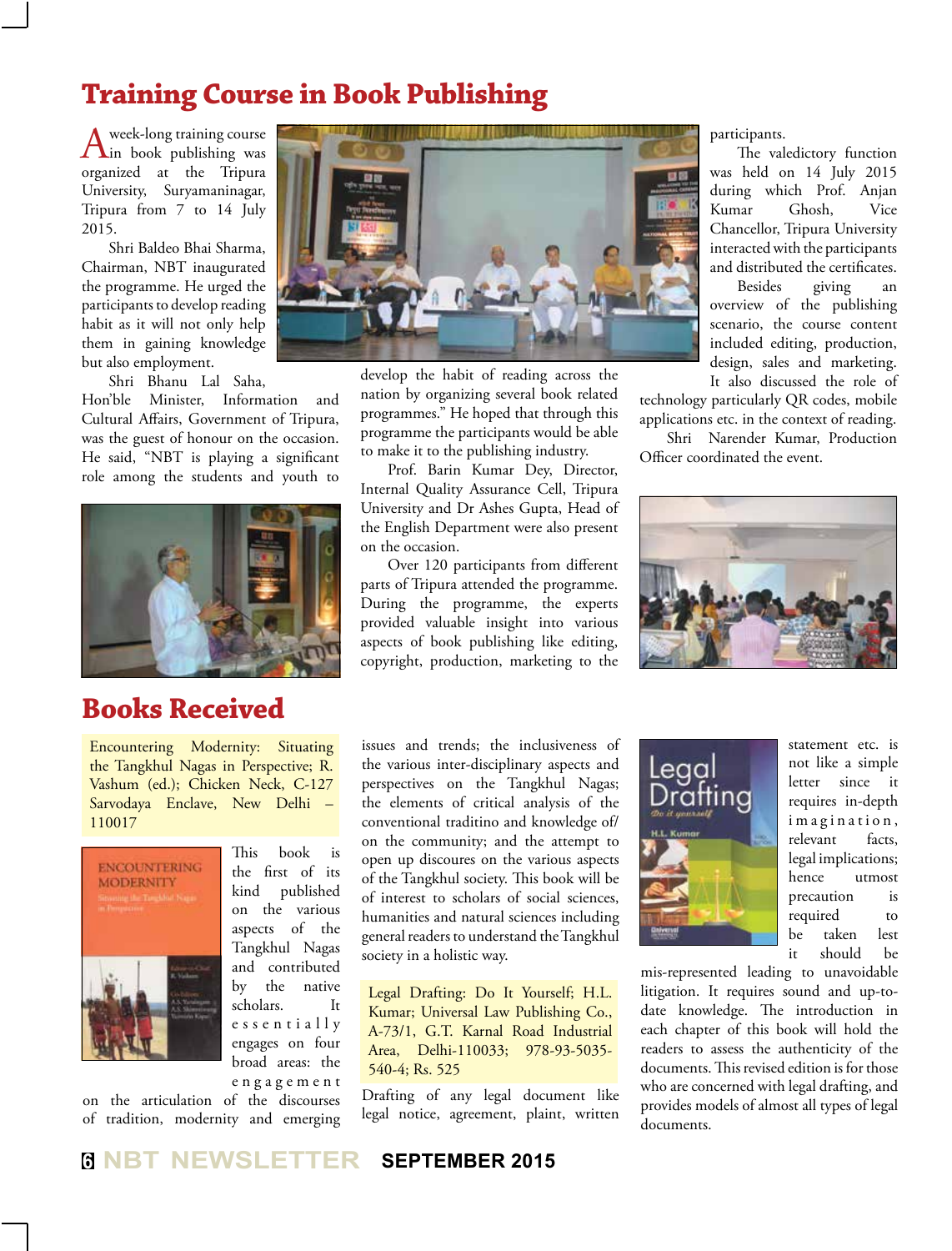## **Excerpts: Museums of India**

NBT is bringing out a publication titled Museums of India written by Mahua Chakrabarti. Herein we reproduce an excerpt from the chapter 'Historical Perspective of Indian Museums'.

In India, the museum movement started<br>a century later than the European n India, the museum movement started countries. At the end of the 18th century or more definitely in the early 19th century, the Europeans set up the first museum in India. They were very much interested in India's natural wealth and realized the importance of preserving those. Thus, gradually different museums were set up as custodians of materials of cultural, historical and scientific importance. It can be observed that during the 19th and 20th centuries, there was a stable growth of museums all over India.

It is notable that there was not a very long interval between the inauguration of the British Museum in 1759 and the inception of the first museum collection in India in 1796. Sir William Jones, the Puisne Judge of the Supreme Court at Calcutta took initiative in founding the Asiatic Society in Kolkata (then Calcutta). Sir Jones congregated a group of enthusiastic antiquarians. He, in association with thirty men of the elite Europeans on 15 January, 1784, gathered in the Grand Jury Room of the Supreme Court at Calcutta. Here a resolution was passed to form an organization named 'Asiatick Society' for the development of Oriental Research. It covered numerous subjects like geology

and pure mathematics, ethnography and mechanics, geography and religion, mineralogy and politics, grammar and rhetoric, music and agriculture, architecture and medicine. Sir William Jones spread out the area of the collection of the Asiatic Society to the geographical limits of Asia—whatever is achieved by man or produced by Nature. The Asiatic Society came to a decision in 1796, that all curiosities it had gathered should be housed in a

fitting building in Calcutta. Nevertheless, the Society had to wait until 1814 to set up the first museum in India—the Indian Museum. In that year the Society accepted the offer of a Danish botanist, Dr. Nathaniel Wallich, to act as Honorary Curator and to give duplicates from his own collection provided the Society would furnish a suitable building. The Society, however, agreed with Dr. Wallich and determined to adjust the hall on the ground floor of its building as a museum and to employ him as the 'Superintendent of the Oriental Museum of the Asiatic Society'. The Society established the museum in two sections—the first dealing with archaeology, ethnology and technology, under the care of the Society's Librarian; and the second dealing with geology and zoology, under the charge of Dr. Wallich. The scope of the museum was defined as "the illustration of Oriental manner and history, and to elucidate the peculiarities of art and nature in the East".

In 1840, the Asiatic Society requested the Government of India to establish an imperial museum to preserve and exhibit its growing collection. The proposal was sanctioned in 1865. In the next year, the first Indian Museum Act No. XVII of 1866 was enacted. The Oriental Museum of the Asiatic Society was given a new name, i.e. the 'Indian Museum' under this act.

During the early era of the museum movement in Indian subcontinent, enthusiasm spread over the area of botanical studies. Consequently, in 1787, Col. Robert Kyd established the Indian Botanic Garden (Sibpur, West Bengal) under the East India Company's patronage. The "Company Bagan" served as a platform for introducing and subsequently exporting horticulturally and economically important plant species of this region like tea, jute, cotton, chinkona, hemp, flax, rubber, vanilla, coffee, cardamom, pepper, nutmeg, indigo, sago, etc. and plant products like timber, spices, etc. to England. In 1857, the East India Company's affair was taken over directly by the Crown. Since then, the "Company Bagan" has been titled the 'Royal Botanic Garden'. A new herbarium building was constructed in the Garden in 1882 proposed by G. King. In 1950, the Garden was renamed as 'Indian Botanic Garden'.

In 1800, Rev. William Carey had developed a Garden at Srirampur (West Bengal). He converted it into Royal Agricultural Horticultural Society of India on September 14, 1820. Though the Society was established in 1820, until 1872 it had no garden of permanent nature. The Society set up a museum for exhibiting types of seeds, corns, agricultural implements in the then Metcalfe Hall. It was transferred to Alipore in Calcutta in January 1872. Now it is known as Agri-Horticultural Society of India.

In 1851, Sir Bartle Frere, the then Commissioner in Sind, established the Victoria Museum at Karachi, in the Frere

> Hall. At about the same time, the Grant Medical College (Mumbai) established the first medical museum in Asia.

> In 1857, the Government Museum, Trivandrum was inaugurated. It is also known as Napier Museum. From the outset until 1898, a Committee administrated the Museum and after 1898, the first director for the Museum was appointed. The collection included specimens of natural history, arts and industry of the state.



*Indian Museum, Kolkata - the first museum in our country*